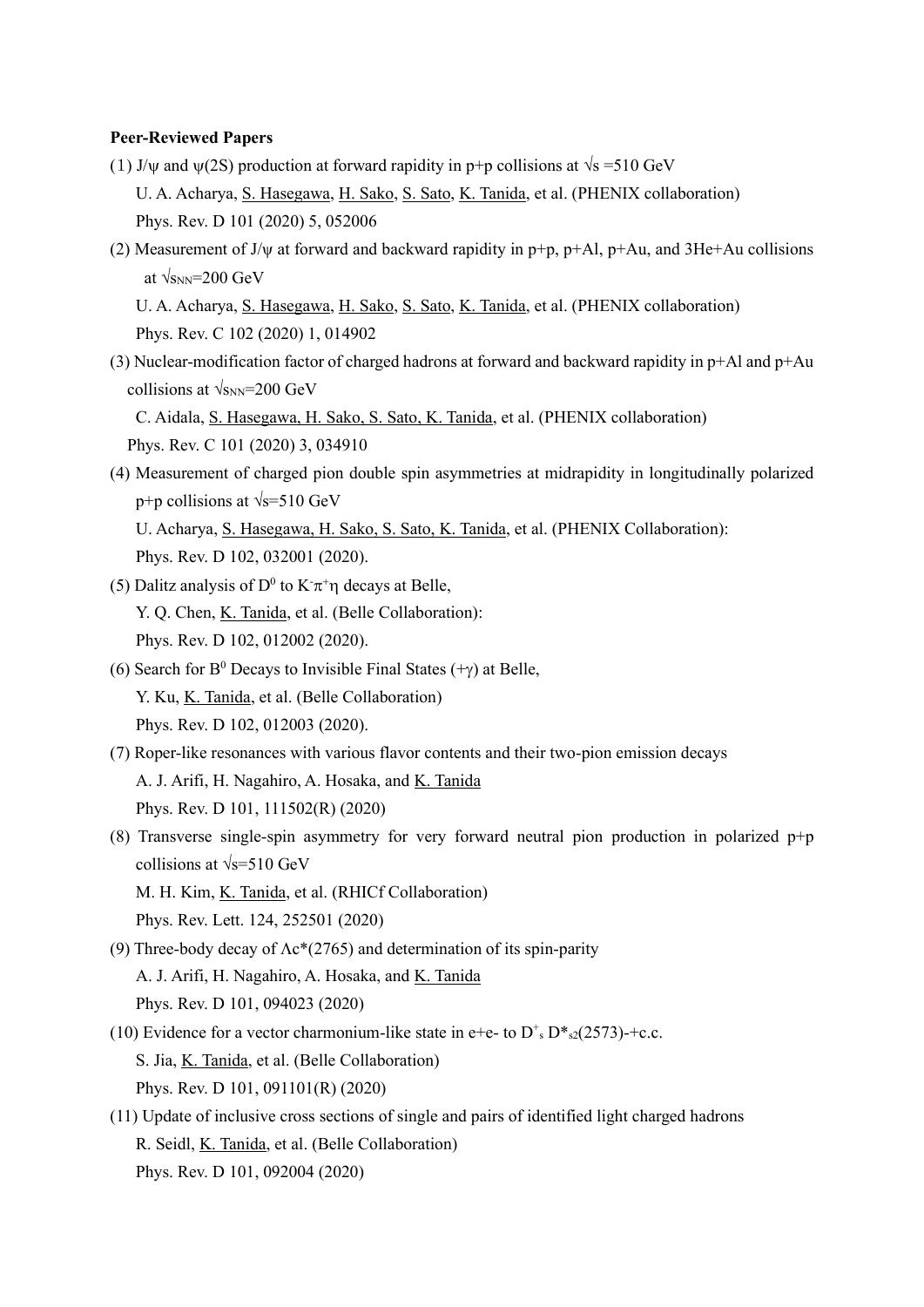- (12) First search for the  $\eta_{c2}(1D)$  in B decays at Belle K. Chilikin, K. Tanida, et al. (Belle Collaboration) J. High Energ. Phys. 2020, 34 (2020)
- (13) Study of B to p  $\bar{p} \pi \pi$ K. Chu, K. Tanida, et al. (Belle Collaboration) Phys. Rev. D 101, 052012 (2020)
- (14) **Editors' suggestion** Measurement of R(D) and R(D\*) with a semileptonic tagging method G. Caria, K. Tanida, et al. (Belle Collaboration) Phys. Rev. Lett. 124, 161803 (2020)
- (15) Observation of the radiative decays of  $Y(1S)$  to  $\gamma_{c1}$  P. Katrenko, K. Tanida, et al. (Belle Collaboration) Phys. Rev. Lett. 124, 122001 (2020)
- (16) **Editors' suggestion:** Search for an Invisibly Decaying Z' Boson at Belle II in e+e- to  $\mu+\mu$  (e $\pm \mu$ ∓) Plus Missing Energy Final States I. Adachi, K. Tanida, et al, (Belle II Collaboration)

Phys. Rev. Lett. 124, 141801 (2020)

- (17) Measurement of the integrated luminosity of the Phase 2 data of the Belle II experiment F. Abudinen, K. Tanida, et al. (Belle II Collaboration) Chin. Phys. C 41, 021001 (2020)
- (18) Search for lepton-number- and baryon-number-violating tau decays at Belle D. Sahoo, K. Tanida, et al. (Belle Collaboration): Phys. Rev. D 102, 111101 (2020).
- (19) Production of  $\pi^0$ ,  $\eta$ , and K<sub>s</sub> mesons in U+U collisions at  $\sqrt{s_{NN}}$  = 192 GeV U. Acharya, S. Hasegawa, H. Sako, S. Sato, K. Tanida, et al (PHENIX Collaboration), Phys. Rev. C 102, 064905 (2020).

(20) Search for a doubly-charged DDK bound state in  $Y(1S; 2S)$  inclusive decays and via direct production in e+e- collisions at  $\sqrt{s}$  = 10.520, 10.580, and 10.867 GeV

Y. Li, K. Tanida, et al. (Belle Collaboration):

Phys. Rev. D 102, 112001 (2020).

 $(21)$  Measurement of jet-medium interactions via direct photon-hadron correlations in Au+Au and d+Au collisions at  $\sqrt{s_{NN}} = 200 \text{ GeV}$ 

U. Acharya, S. Hasegawa, H. Sako, S. Sato, K. Tanida, et al. (PHENIX Collaboration):

Phys. Rev. C102, 054910 (2020).

(22) Search for transitions from Y(4S) and Y(5S) to  $\eta b(1S)$  and  $\eta b(2S)$  with emission of an  $\omega$  meson P. Oskin. K. Tanida, et al. (Belle Collaboration)

Phys. Rev. D 102, 092011 (2020).

(23) Search for Axionlike Particles Produced in e+e- Collisions at Belle II,

F. Abudinen, K. Tanida, et al. (Belle II Collaboration):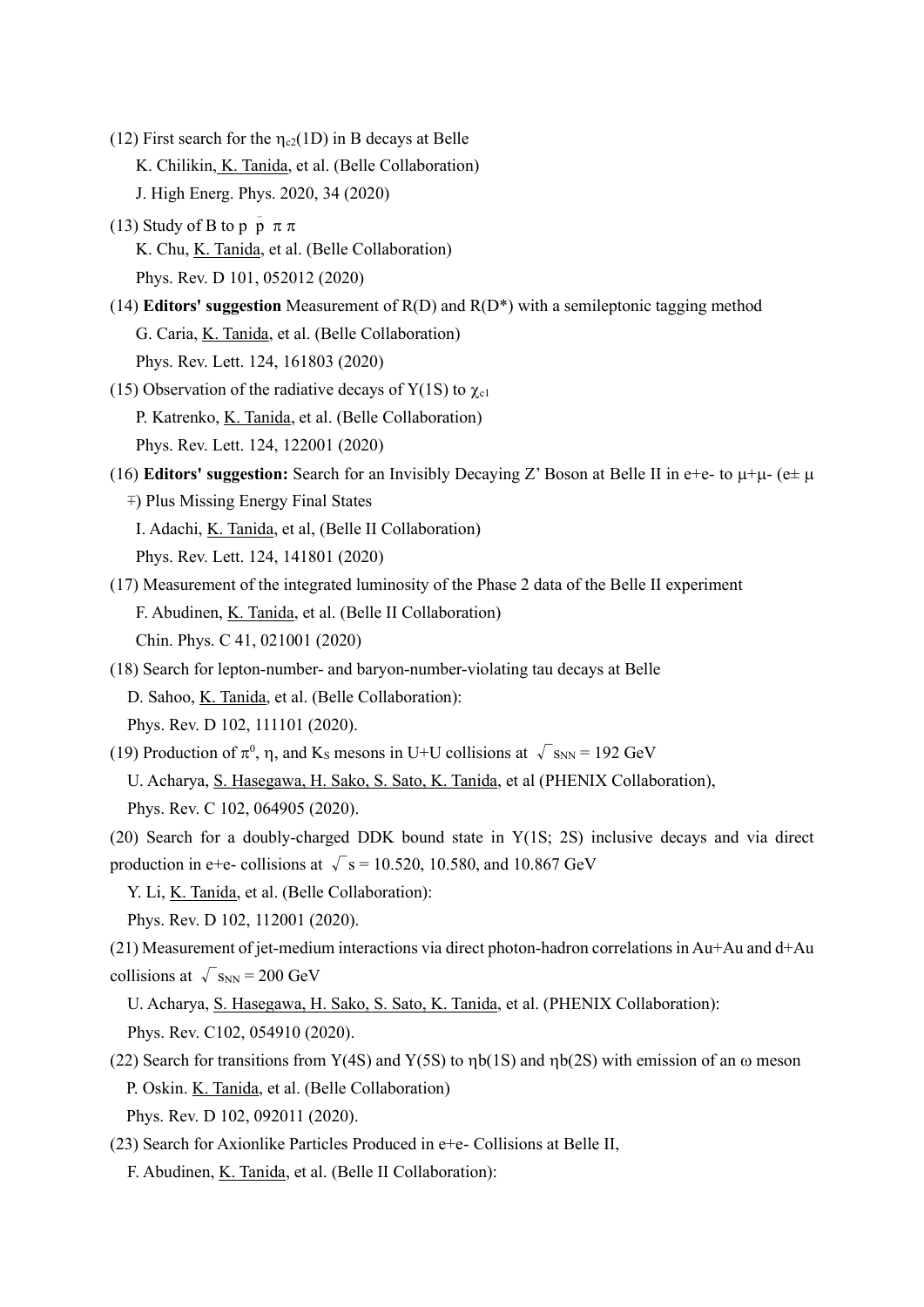Phys. Rev. Lett. 125, 161806 (2020).

- (24) Study of electromagnetic decays of orbitally excited Xc baryons J. Yelton, K. Tanida, et al. (Belle Collaboration) Phys. Rev. D(R) 102, 071103(R) (2020).
- (25) Production of bb at forward rapidity in p+p collisions at  $\sqrt{s} = 510$  GeV U. Acharya, S. Hasegawa, H. Sako, S. Sato, K. Tanida, et al. (PHENIX Collaboration): Phys. Rev. D 102, 092002 (2020).
- (26) Measurement of the charm-mixing parameter y<sub>CP</sub> in  $D^0 \rightarrow K^0$ <sub>S</sub> decays at Belle M. Nayak, K. Tanida, et al. (Belle Collaboration) Phys. Rev. D 102, 071102(R) (2020).
- (27) Observation of a KNN bound state in the  ${}^{3}$ He(K,  $\Lambda$ p)n reaction T. Yamaga, T. Hashimoto, K. Tanida, et al. Phys. Rev. C 102, 044002 (2020).
- (28) An event excess observed in the deeply bound region of  ${}^{12}C(K, p)$  missing-mass spectrum Y. Ichikawa, S. Hasegawa, S. H. Hayakawa, T. Nanamura, H. Sako, S. Sato, H. Tamura, T. O. Yamamoto et al.

Prog. Theor. Exp. Phys. 2020, 123D01 (2020) (**Selected for PTEP Editors' Choice**)

- (29)  $\triangle$ Experimental determination of the isospin of  $\Lambda c/\Sigma c(2765)$ + Kiyoshi Tanida for the Belle collaboration Proceedings of the XVIII International Conference on Hadron Spectroscopy and Structure (Hadron2019), pp. 183-187 (2020)
- (30)  $\overline{K}$ -Nuclear Bound State at J-PARC Fuminori Sakuma, T. Hashimoto, K. Tanida, et al. JPS Conf. Proc. 32, 010088 (2020)
- (31) K-pp bound system at J-PARC Fuminori Sakuma, T. Hashimoto, K. Tanida, et al. AIP Conf. Proc. 2249, 020005 (2020)
- (32) Studies of Dense Matter in Heavy-Ion Collisions at J-PARC

Hiroyuki Sako

JPS Conf. Proc. 32 (2020) 010094

- (33) Development of a time projection chamber for J-PARC hadron physics program
	- S. H. Kim, Y. Ichikawa, H. Sako, J. K. Ahn for the J-PARC E42/45/72 Collaboration
	- J. Phys. Conf. Ser. 1498 (2020) 012023
- (34) Performance of PMTs for the JSNS<sup>2</sup> experiment
	- J. S. Park, S. Hasegawa, Y. Hino, R. Ujiie, et al
	- JINST 15 (2020) 07, T07003
- (35) Integration of a TES-based X-ray spectrometer in a kaonic atom experiment T. Hashimoto, et al.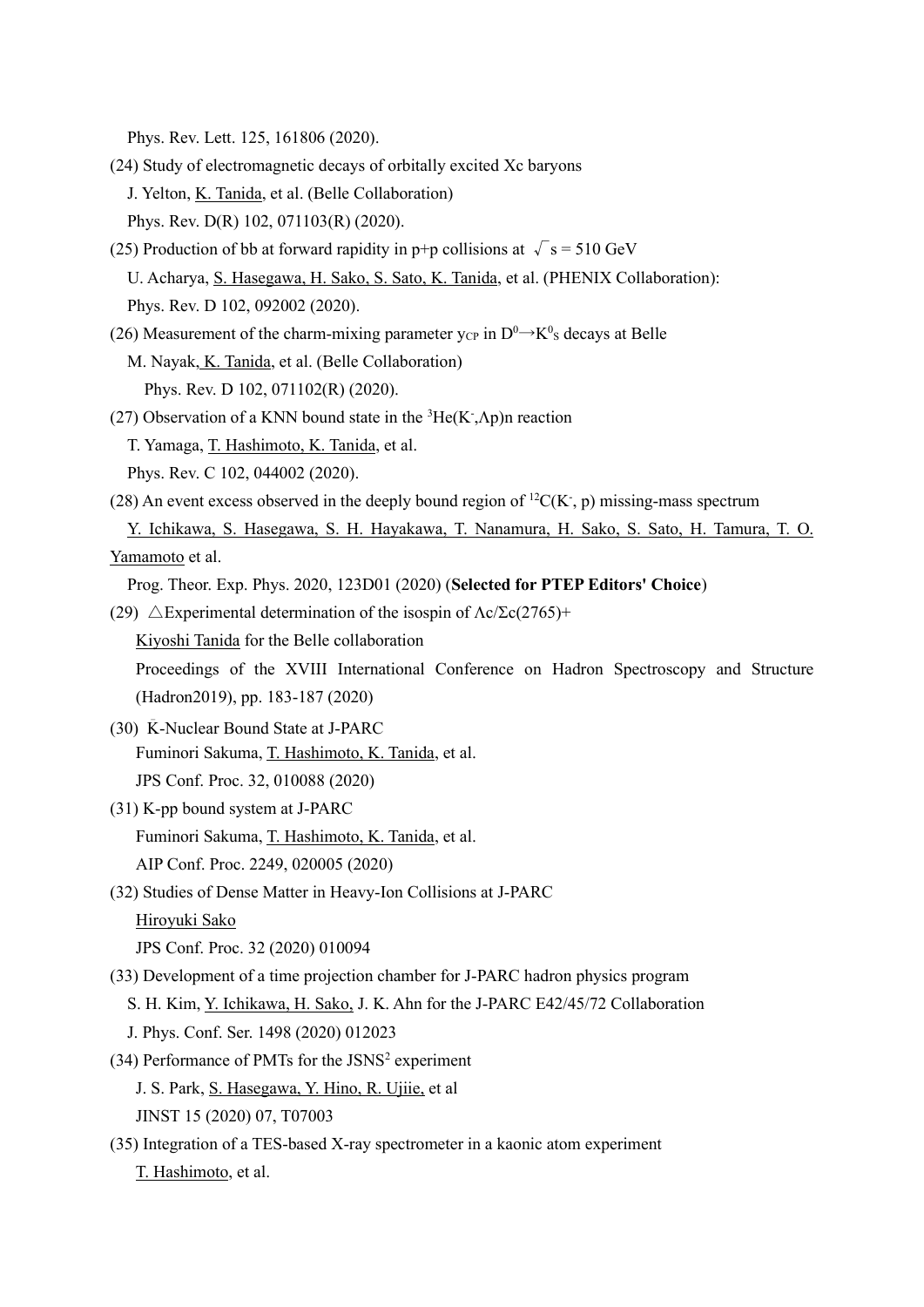J. Low Temp. Phys. 199, 3-4, 1018-1026 (2020). https://doi.org/10.1007/s10909-020-02434-1

(36) Coevolution of the Technology on Transition-Edge-Sensor Spectrometer and Its Application to Fundamental Science

S. Yamada, H. Tatsuno, S. Okada, and T. Hashimoto

J. Low Temp. Phys. (2020). https://doi.org/10.1007/s10909-020-02441-2

(37) X-ray Spectroscopy of Muonic Atoms Isolated in Vacuum with Transition Edge Sensors

S. Okada, T. Hashimoto, et al.

J. Low. Temp. Phys. (2020). https://doi.org/10.1007/s10909-020-02476-5

(38) Mitigating the Effects of Charged Particle Strikes on TES Arrays for Exotic Atom X-ray Experiments

H. Tatsuno, T. Hashimoto, et al.

J. Low. Temp. Phys. 200, 247 (2020). https://doi.org/10.1007/s10909-020-02484-5

(39) High Energy Background Event Identification Using Local Group Trigger in a 240-pixel X-ray TES Array

S. Yamada, T. Hashimoto, et al.

J. Low. Temp. Phys. (2020). https://doi.org/10.1007/s10909-020-02468-5

(40) Waveform Analysis of a 240-Pixel TES Array for X-Rays and Charged Particles Using a Function of Triggering Neighboring Pixels

R. Hayakawa, T. Hashimoto, et al.

J. Low. Temp. Phys. (2020). https://doi.org/10.1007/s10909-020-02449-8

 $(41)$  New Slow control and monitoring system at the JSNS<sup>2</sup>

J. S. Park, S. Hasegawa, Y. Hino, R. Ujiie, et al

New Phys.Sae Mulli 70 (2020) 11, 928-933

(42) Study on the baryon interaction by  $\Xi$  hypernuclear spectroscopy with the  $(K, K^+)$  reaction

T. Gogami, S. Hasegawa, S. H. Hayakawa, Y. Ichikawa, K. Imai, T. Nanamura, H. Sako, S. Sato, H.

Tamura, T. O. Yamamoto et al (J-PARC E05 and E70 Collaboration)

J. Phys. Conf. Ser. 1643, 012133 (2020).

(43) Study of  $\Sigma N$  interaction from the  $\Sigma p$  scattering experiment at J-PARC

K. Miwa, S. Hasegawa, S. H. Hayakawa, Y. Ichikawa, K. Imai, T. Nanamura, H. Sako, S. Sato, H. Tamura, T. O. Yamamoto et al.

J. Phys. Conf. Ser. 1643, 012174 (2020).

(44) The energy spectrum of forward photons measured by the RHICf experiment in  $\sqrt{s} = 510 \text{ GeV}$ proton-proton collisions,

Kenta Sato, K. Tanida, et al

PoS ICRC2019, 413 (2020).

 $(45)$  The JSNS<sup>2</sup> data acquisition system

J. S. Park, S. Hasegawa, Y. Hino, R. Ujiie, et al,

JINST 15, 09, T09002 (2020)